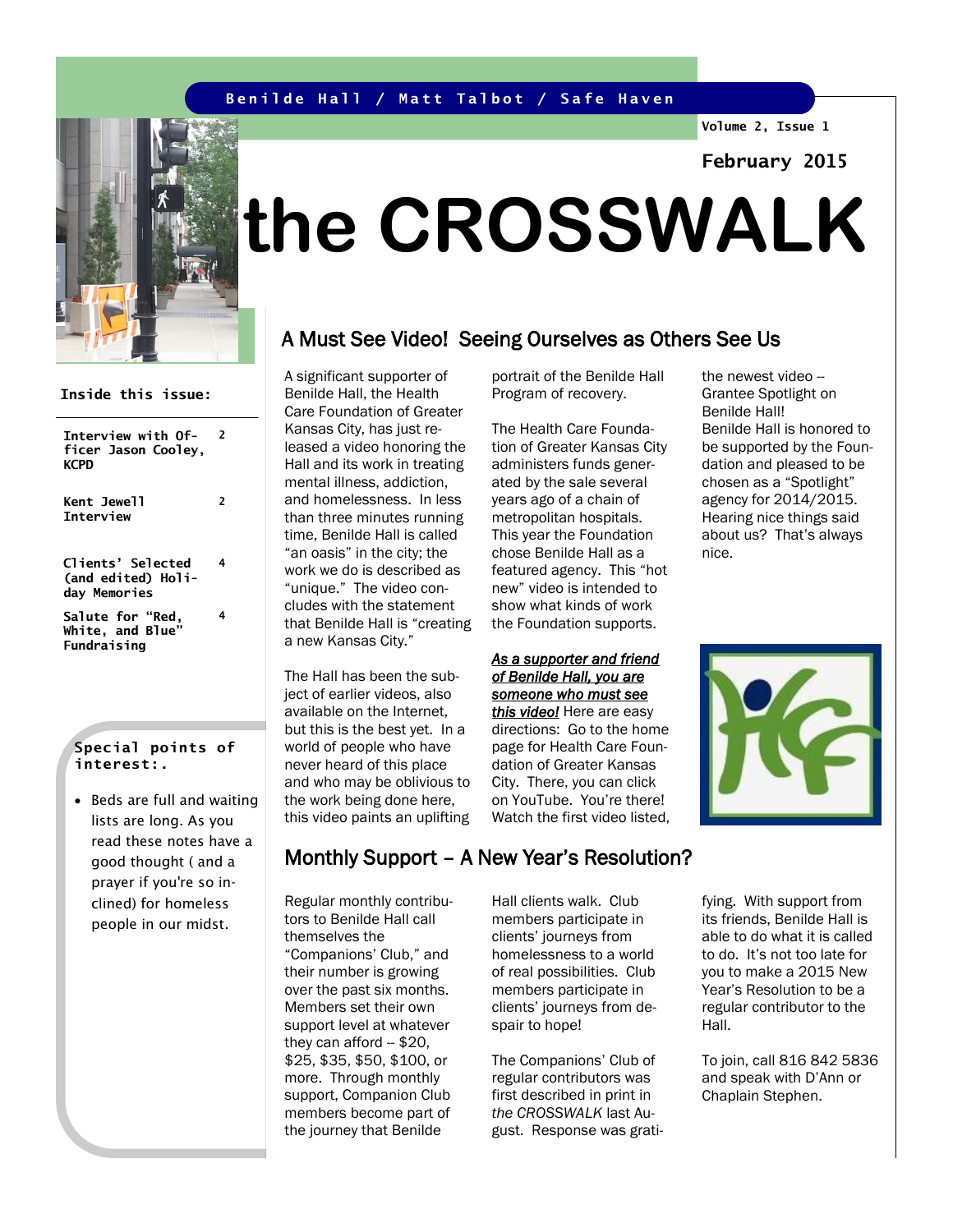## Interview with Officer Jason Cooley, KCPD

Editor: (Jason Cooley is the Community Relations Officer for the East Patrol of the KCPD. Cooley recently met with Benilde Hall's Chaplain Stephen to talk about the KCPD, his duties, and about homelessness issues. Here is a condensed version of their conversation.)

Chap.: Officer, please give us a description of your responsibilities as East Patrol's Community Officer.

Cooley: I am the Department's contact person in the East Patrol area. I work with 32 neighborhood associations and with two industrial associations also located in this part of the city. Making this a safer community is the Department priority, so I am intimately involved in crime prevention activities. Those are the highlights of my job.

Chap.: The Department and Benilde Hall know each other through complementary services to KC's homeless folks. What's happening as regards homelessness these days?

Cooley: Weather-wise, it's been a tough winter already. As November and December temperatures plummeted, I checked on camps and found them abandoned for the most part. One man in a wheelchair told me that everyone had left and that he was leaving soon. As you can imagine, camps are routinely empty during December and January.

Chap.: Tell our readers your perception of homeless camps

and homeless living on the east side of Kansas City.

Cooley: Understand the Department's and my perception of homelessness. It's dangerous. Living outside is risky behavior. Cold is only one danger. Drugs and alcohol are prevalent year 'round. Fights break out, and muggings happen. These folks are living near roads and highways. They're at risk from errant drivers and from a hundred other different dangers, natural dangers – floods, snakes, tics, mosquitoes – you name it, and other dangers too. I don't go to camps to make arrests; I go to try to get people inside – to a shelter or to a treatment facility, whatever. From a safety point of view, anywhere inside beats everywhere outside!

Chap.: I think of men who survive outside, but from other conversations with you, I know there are homeless women too . . .

Cooley: Women and sometimes children, although that's tough to establish. For instance, last summer, I visited a tent community and saw children's toys nearly stacked right in the middle of the camp. The story was that the children's custodial parent occasionally brought two children to visit their father in the camp. I never saw a child there, and from what I was told, the children who came were only visiting. As I said before, it's risky behavior – no matter who it is.

Chap.: Police used to use vagrancy laws as a device to bring people in. Is there any tool like that you can use now?

Cooley: Not really, not unless there's some indication of a serious mental illness or some crime has been committed. And that's too bad in my opinion. A society that permits people to live in jeopardy is expressing tacit acceptance of what can happen "out there," from sexual assaults to random crimes to theft and violence, even death. Our society tends to ignore homelessness. You know: Out of sight, out of mind.

Chap.: Thanks for your insights and time.

Cooley: You're welcome. My work is made easier by competent and willing agencies such as Benilde Hall, agencies that can actually make a difference for people in harm's way.



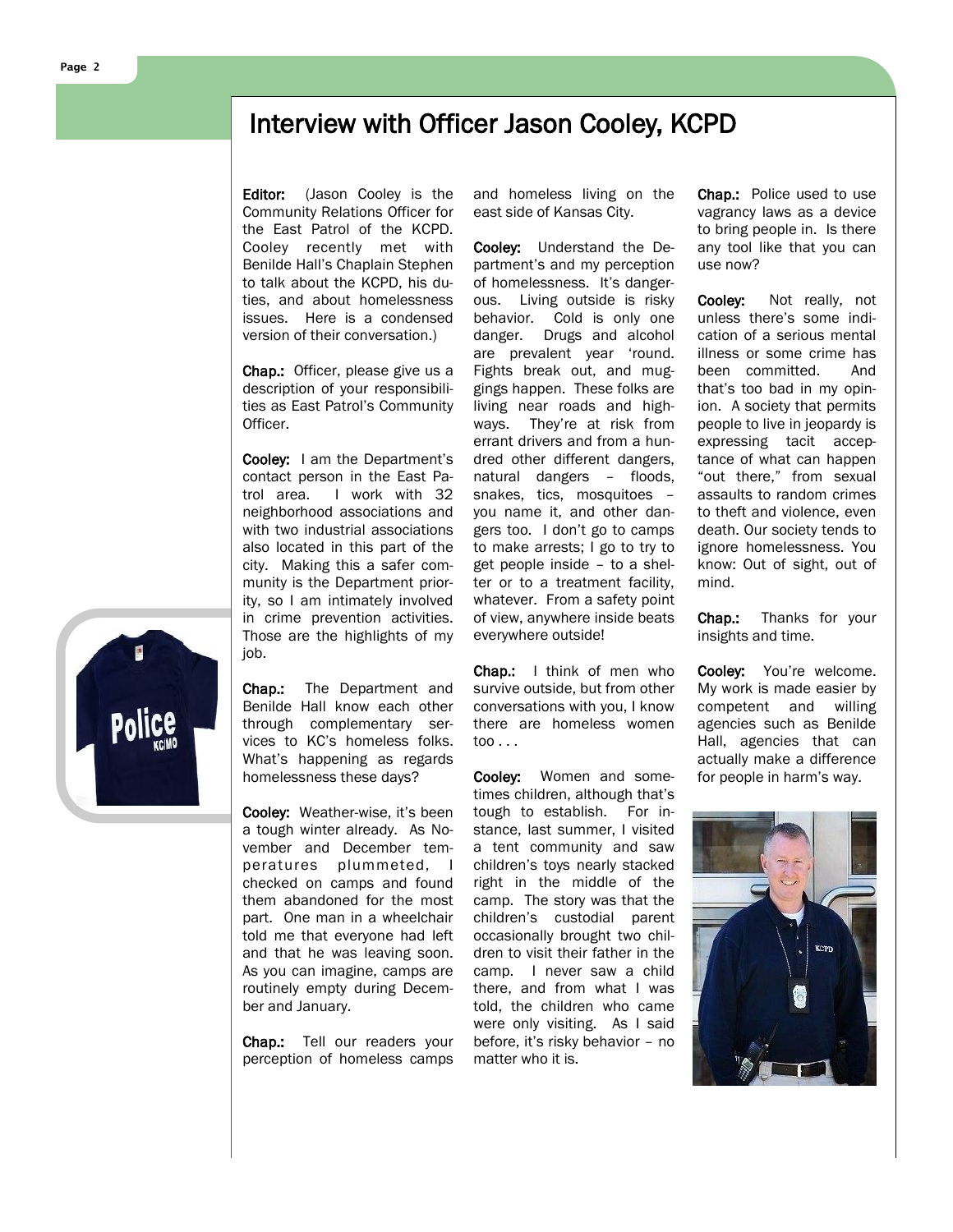## Kent Jewell Interview

Q.: We're beginning another year. Putting aside the challenges for the moment, what are this year's successes for the Benilde Hall Program?

Successes? Every man who gets back on his feet is a success for himself and for the Program. It was a good year for successful discharges – men leaving our place clean and sober, economically stable, with suitable living arrangements to go to. The other notable success is adding 14 additional beds during 2014. That's our Safe Haven program. Calendar pages turn, and Benilde Hall transitions gradually in an effort to meet the needs of the men we serve. We continue to try to meet the needs of the neediest.

Q.: You have been a counselor at Benilde Hall, and you supervise and teach counselors. How do you assess the counseling being delivered at Benilde Hall today? Given the sort of population Benilde Hall has, where and how do counselors get the level of

maturity they need? The counseling is good. Our counselors have good supervision with Dr. Geri (Washington) and "Myke" Hill. We have a core of good, young counselors. We experience turn-over too, people who hire on here but who won't or can't do things our way. I'm proud of our counselors. We encourage them to improve themselves through continuing education. Maturity in counseling comes from making mistakes and not wanting to repeat those mistakes. We stress that.

Q.: Visitors to the Benilde Hall campus comment that they observe a positive attitude on the campus generally. Talk to us about BH's clients. Have clients changed over the years? What insights do you have about today's Benilde Hall clients?

No two men have the same story about getting here, but their stories are similar. Something happened and then something else happened. Life became too difficult what with debts and domestic issues and legal issues and red tape. Factor use and abuse issues into the equation, and the whole thing just becomes too much for many. You get the picture. No one starts out with a plan to become homeless, but it happens every day. Most of the men respond to this place positively, and they do that in just a few days. That's what visitors notice, a positive attitude. After you've been here for awhile, you feel it, and you notice when it's absent too, when something's wrong.

We cannot satisfy all of our clients all the time. I have a sensitive ear; I hear grousing, particularly this time of year. It's a symptom of "cabin fever!"

Q.: We began with you putting aside challenges "for the moment." Thank you. That moment is over. What are some of the challenges that Benilde Hall must face in 2015 and beyond?

Benilde Hall has enough friends in the community that we're going to be alright. Sometimes that's difficult to remember, like when payroll is due and the bank account is a dollar or two shy of what it ought to be. Here's the real challenge in a nutshell. The inner-city is rough. Lots of bad things that happen here, but fewer and fewer agencies exist to address the real issues. There are more homeless men and women out there than there are agencies willing to help. That's a constant challenge. We made it this far. We'll be alright.

Q.: Although Benilde Hall has a 20 year operating history and is a United Way agency, the Program does not enjoy a wide support base. What is Benilde Hall doing to increase awareness of its activities and to broaden its support base?

The board of directors is taking steps right now to spread the good news about what we're doing. We started *the CROSS-WALK* in 2014, and we will publish more frequently this year and increase our circulation base. What we do is being noticed. We are not the "best kept secret in town," not anymore. The fact is that people are willing to reach into their pocketbooks and wallets to be part of this work. Once the public knows about us, they support us. We're getting there.